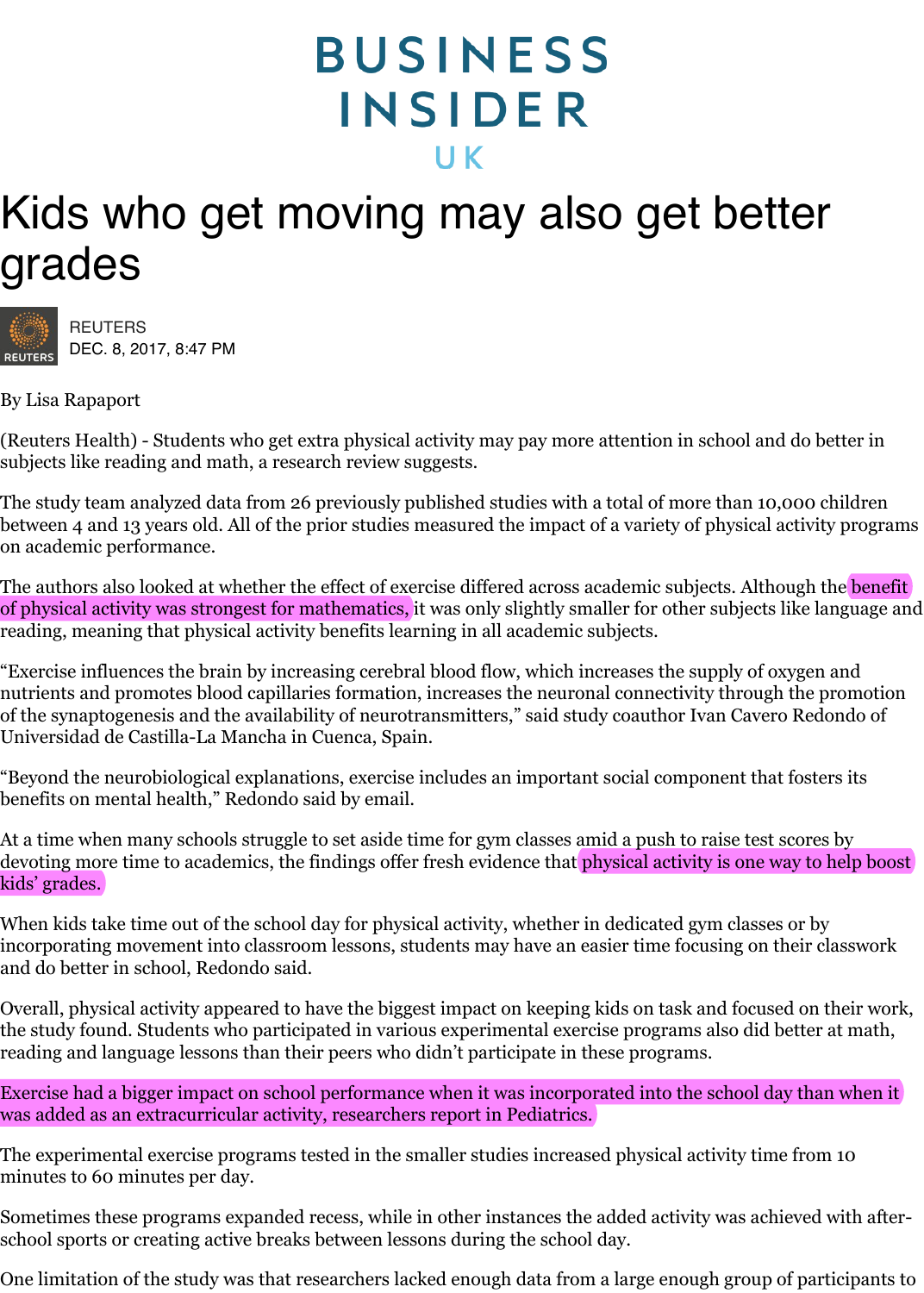determine which types of physical activity interventions might have the biggest impact on academics and school achievement, the authors note.

Even so, the analysis offers convincing evidence that physical activity can enhance children's reading and math skills, said Sara Benjamin Neelon, a researcher at Johns Hopkins Bloomberg School of Public Health in Baltimore who wasn't involved in the study.

"Schools need to get on board and prioritize active time for children both during and after the school day," Benjamin Neelon said by email. "Kids spend a large portion of their waking hours at school and should spend at least part of that time being physically active."

Physical activity may help kids do better in school by improving behavior, memory and cognitive function, said Jordan Carlson, a researcher at Children's Mercy Kansas City who wasn't involved in the study.

"A substantial amount of evidence shows that physical activity improves kids' attention and behavior in the classroom and reduces classroom disruptions," Carlson said by email. "Kids have an internal drive to be physically active, and inhibiting their need to be physically active during school can lead to behavioral problems."

Because kids often get too little exercise time during the school day, parents need to provide these opportunities outside of school, Carlson added.

"However, the beneficial effect of physical activity on academic achievement appears to be specific to schoolbased physical activity," Carlson said. "Parents should talk with their children, teachers, and administrators about opportunities for physical activity at school."

SOURCE: http://bit.ly/2kavwvg Pediatrics, online November 24, 2017.